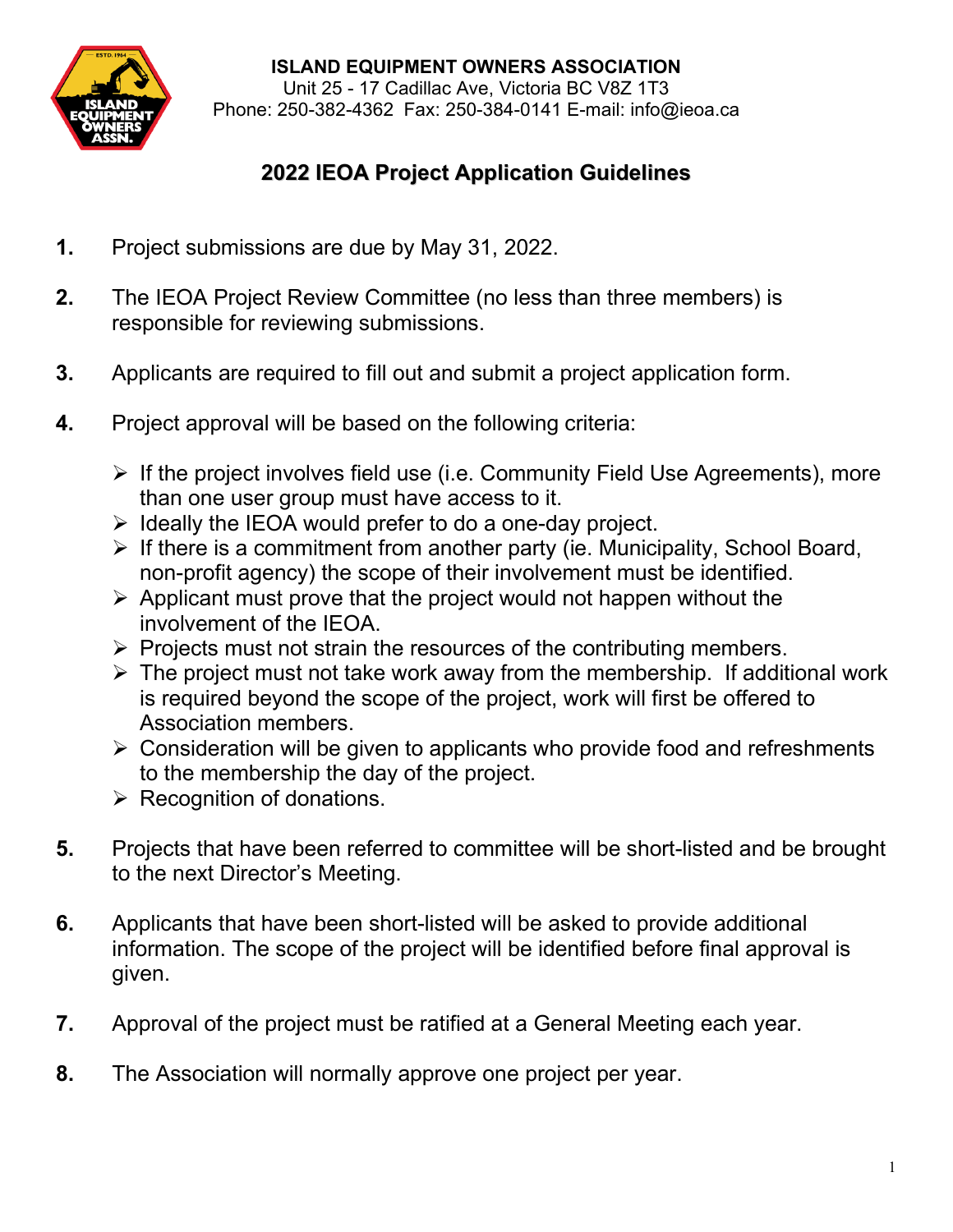**ISLAND EQUIPMENT OWNERS ASSOCIATION**



Unit 25 - 17 Cadillac Ave, Victoria BC V8Z 1T3 Phone: 250-382-4362 Fax: 250-384-0141 E-mail: [info@ieoa.ca](mailto:ieoa@shaw.ca)

## **2022 IEOA Project ApplicationForm**

Please fill out the following questions as accurately and as thoroughly as possible and include photos, maps or diagrams. All applications are referred to the Project Committee for review. Please return the completed application by mail or email. Submissions are due by May 31, 2022.

| Phone: _______________ | Fax: ________ | Email: ________________________                                 |  |
|------------------------|---------------|-----------------------------------------------------------------|--|
|                        |               | Charitable Registration No.: \\concess_name=\\concess{\math}}\$ |  |
|                        |               | Telephone: ________________________                             |  |
| Email:                 |               |                                                                 |  |
|                        |               |                                                                 |  |

1) What are the mission/goals of your organization:

2) Anticipated date of the project:

3) Would this project happen without involvement of the IEOA?

4) Describe the scope of this project: